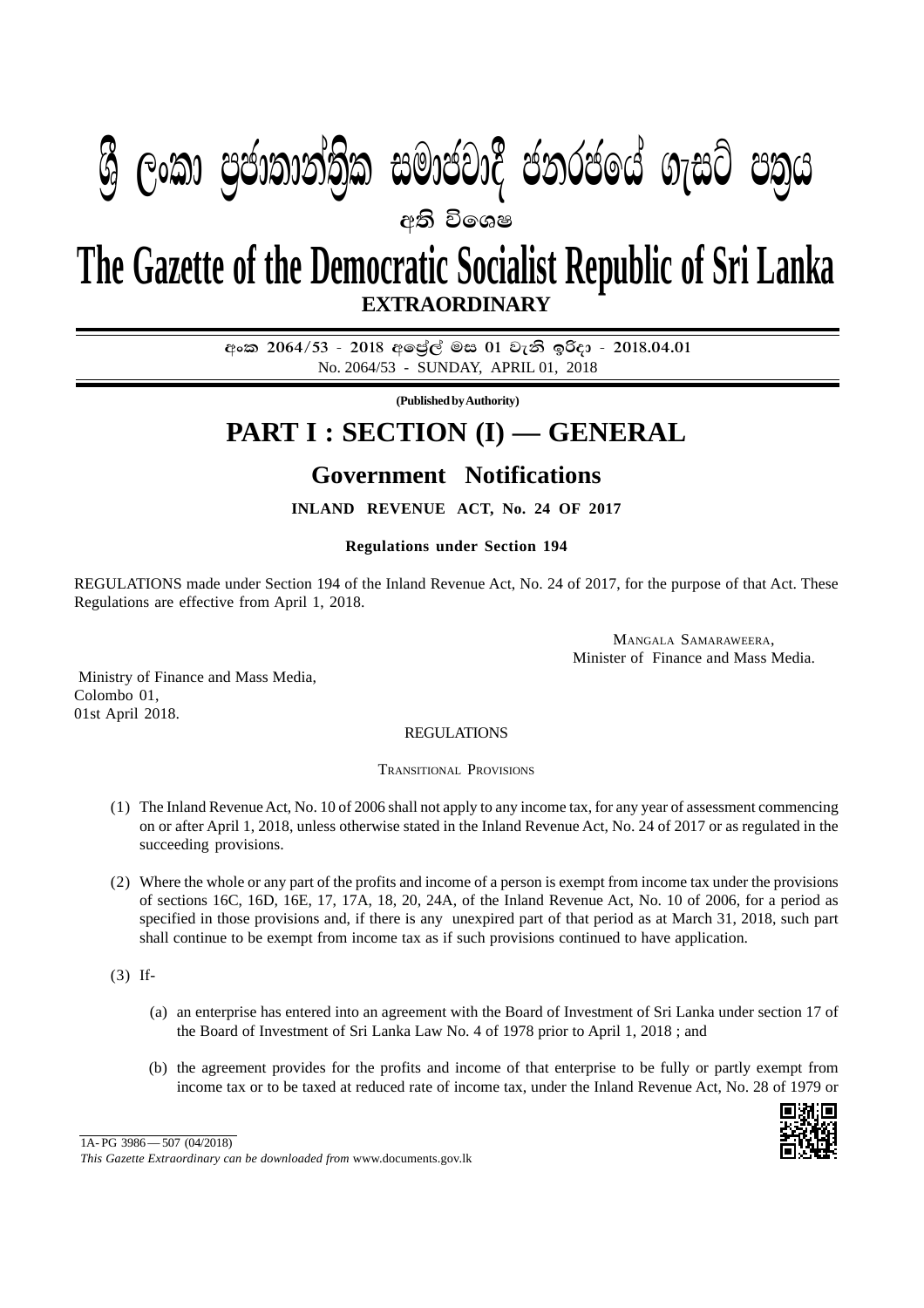under the Inland Revenue Act, No. 38 of 2000 or under the Inland Revenue Act, No. 10 of 2006 as the case may be, or for the basis for the computation of income tax liability,

such profit and income of such enterprise shall continue to be exempt from icome tax payable under the Inland Revenue Act, No. 24 of 2017 or liable for income tax calculated on the basis and at the rate provided under that agreement.

- (4) Where the whole or any part of the profits and income of a person is entitled to pay tax of concessionary rate under provisions 59D, 59I, 59J, 59K, 59L, 59M of the Inland Revenue Act, No. 10 of 2006, for a period as specified in those provisions and, if there is any unexpired part of that period as at March 31, 2018, such period shall continue.
- (5) Where any provision of the Inland Revenue Act, No. 10 of 2006 provides for the deduction of any loss in ascertaining the assessable income of any person for any year of assessment, and any balance of such loss as at March 31, 2018, shall deemed to be the loss incurred for the year of assessment commencing on or after April 1, 2018 under the Inland Revenue Act, No. 24 of 2017 and be deductible in accordance with the Inland Revenue Act, No. 24 of 2017.
- (6) Where section 34 of the Inland Revenue Act, No. 10 of 2006 provides for the deduction of any allowances in ascertaining the taxable income of any person for any year of assessment, and any balance of such allowance as at March 31, 2018, shall subject to any conditions specified in the provisions enabling such deductions, be deductible from the taxable income of that person in any year of assessment commencing on or after April 1, 2018, as if such provision continued to have application.
- (7) The allowance for depreciation in respect of any
	- (a) capital asset acquired prior to April 1, 2006, any qualified building constructed or any building acquired prior to April 1, 2006 ; or
	- (b) capital asset acquired on or after April 1, 2006, but prior to April 1, 2018, any qualified building constructed or any building acquired on or after April 1, 2006, but prior to April 1, 2018.

Shall be computed in accordance with the respective provision of the Inland Revenue Act, No. 10 of 2006 and be deducted.

- (8) Any profit, loss, receipt or payment in respect of any finance lease agreement entered into, prior to April 1, 2018, shall be computed in accordance with the respective provisions of the Inland Revenue Act, No. 10 of 2006.
- (9) The following types of entities or activities approved by the Minister or the Commissioner-General under any provision of the Inland Revenue Act, No. 10 of 2006 shall be deemed to have been approved by the Minister or by the Commissioner-General, as the case may be, under the respective provisions of the Act :

| <i>Type of Entity or Activities</i>                                                                            | <i>Approved by</i> |
|----------------------------------------------------------------------------------------------------------------|--------------------|
| Provident or saving society                                                                                    | Minister           |
| Activity being of humanitarian in nature                                                                       |                    |
| Charitable institution established for the<br>provision of institutionalized care for the<br>sick or the needy |                    |